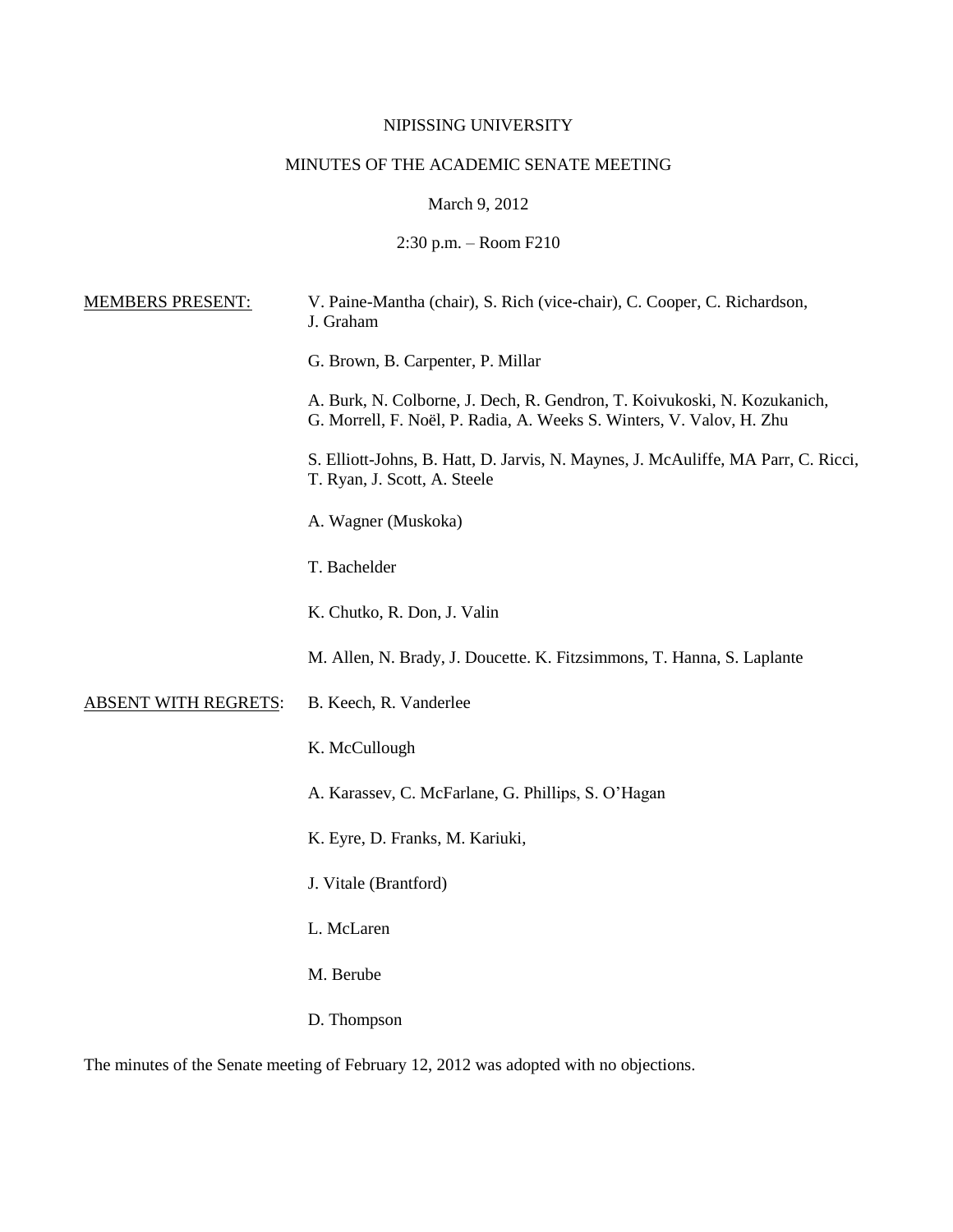## READING AND DISPOSING OF COMMUNICATIONS

*The following letter from three Nipissing community members was read:*

#### Dear Senate Members,

To celebrate the amazing life of Georgia Lyons, the 'Grammar Granny', and all her contributions to the success of Nipissing's students, a few staff members would like to establish an endowed bursary fund to honor her memory. They would like to ask that all members of the Nipissing University community to support this initiative to keep the memory of the 'Grammar Granny' alive at Nipissing University.

This award would recognize the efforts of a Nipissing University student with a demonstrated financial need who has demonstrated significant effort in overcoming academic challenges such as writing, language or study skills.

We must act quickly. We need to raise \$5000 to ensure this can be an annual award. The government will currently match our donation, but this funding will end March  $31<sup>st</sup>$ .

Donations can be made in the External Relations and Advancement office in F301 or gifts can be made on-line at [www.nipissingu.ca/giving,](http://www.nipissingu.ca/giving) indicate Georgian Lyons in the "other" field. Donations are eligible for a charitable donation receipt.

A personal, named endowment bursary fund is like an institutional savings account whereby money is permanently invested and only the interest is spent each year (up to 4%). The minimum requirement needed to establish a named endowment is \$10,000, which would provide an annual award valued up to \$400.

Currently, the Ontario Government will match all gifts to endowments with financial need criteria through the Ontario Trust for Student Support (OTSS) initiative. This means that the Nipissing University community needs to raise only \$5000 (although more is always welcome) in order to meet the \$10,000 endowment minimum. The most attractive aspect of an endowment fund is that it is a permanent living memorial that gives to needy students in perpetuity. In order to take advantage of the matching, gifts must be received prior to March 31, 2012. Thank you for your support,

Cindy Brownlee, Pauline Teal, Dave Vadnais Nipissing University community members

### QUESTION PERIOD

There was a question raised pertaining to the timing of final exams, specifically allowing for one week between the last day of classes and the first day of exams. The Registrar indicated that in April, this is not a problem. However, if a policy should be established, this will mean first semester exams will be extended late into the holiday season. Currently, a three-day period is allowed.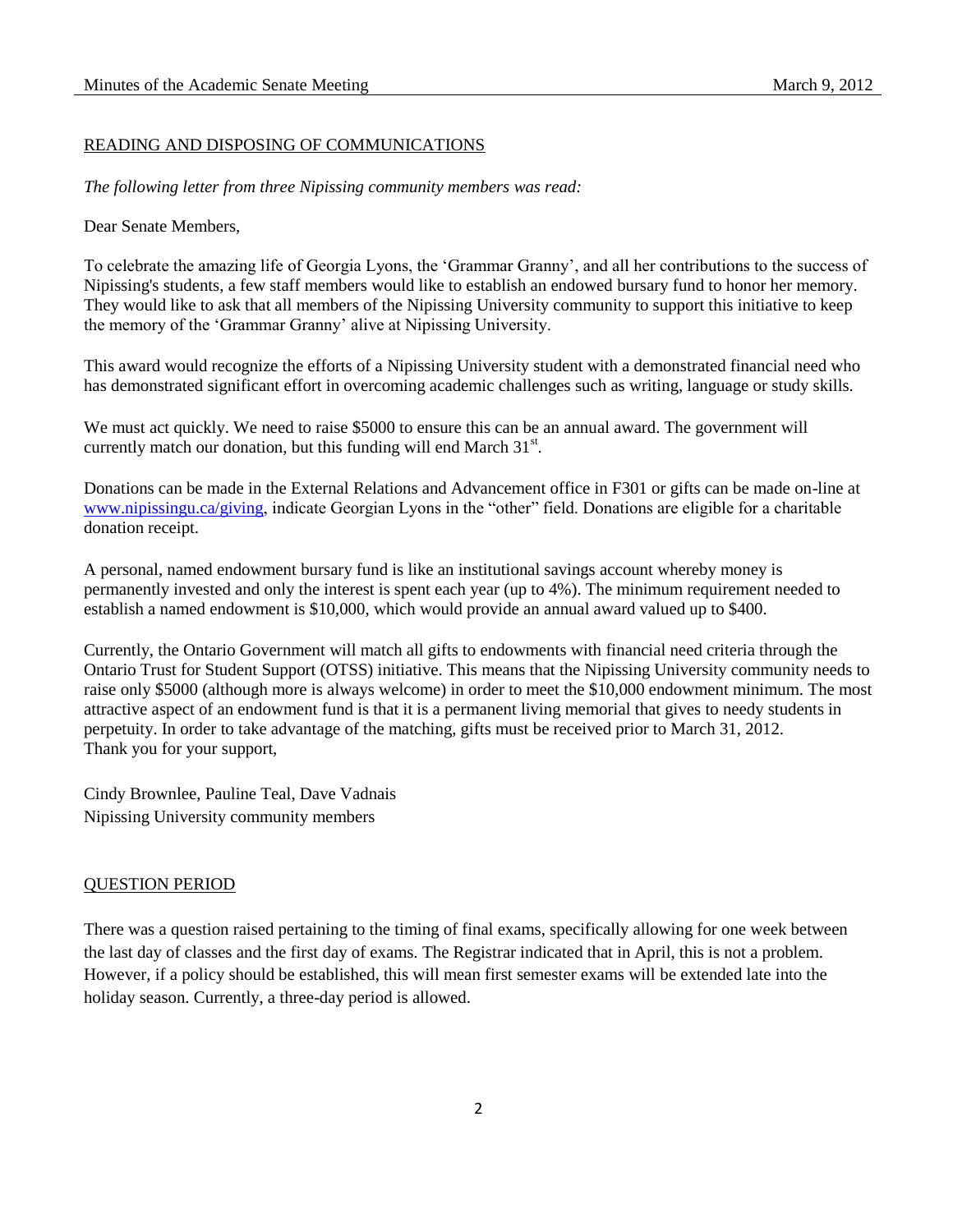#### REPORTS of STANDING COMMITTEES and FACULTY or UNIVERSITY COUNCILS

#### Senate Executive Committee

- MOTION 1: Moved by V. Paine-Mantha, seconded by A. Burk that the Report of the Senate Executive Committee dated March 1, 2012 be received. CARRIED
- MOTION 2: Moved by V. Paine-Mantha, seconded by N. Colborne that Senate move into an in-camera session. CARRIED
- MOTION 3: Moved by V. Paine-Mantha, seconded by J. Doucette that Senate move out of the in-camera session. CARRIED

#### **Planning and Priorities Committee**

- MOTION 4: Moved by S. Rich, seconded by C. Richardson that the Report of the Planning and Priorities Committee dated February 9, 2012, be received. CARRIED
- MOTION 5: Moved by S. Rich, seconded by C. Cooper that PPC request Senate to approve Stage 3 of the 4 year Arts and Culture program at Muskoka. REFERRED BACK TO PPC TO OBTAIN SUPPORTING DOCUMENTATION
- MOTION 6: Moved by S. Rich, seconded by C. Cooper That PPC request Senate to approve the development of a strategic plan to promote enrolment at the Muskoka campus. WITHDRAWN

## **Teaching and Learning Committee**

- MOTION 7: Moved by C. Cooper, seconded by J. Valin that the Special Report of the Teaching and Learning Committee dated February 28, 2012 be received. CARRIED
- MOTION 8: Moved by C. Cooper, seconded by J. Valin that Senate approve that all programs in Faculty of Arts and Science and, where possible, Applied and Professional Studies make ACAD1601 - Academic Writing (3 credits) required for degree completion, to be taken within the first 30 residency credits. CARRIED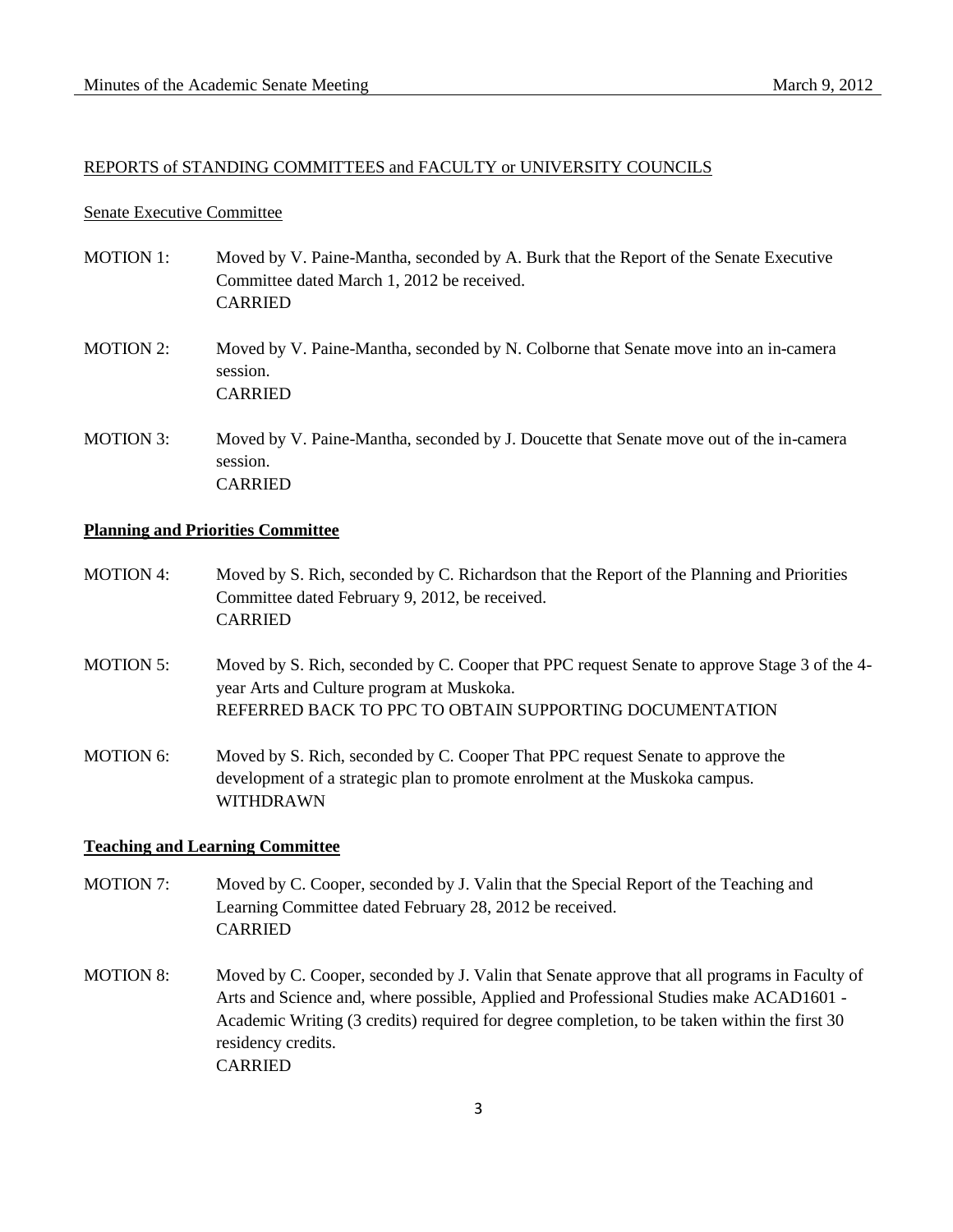- MOTION 9**:** That Senate approve that all programs in Faculty of Arts and Science and, where possible, Applied and Professional Studies make ONE of the following upper-year discipline-specific courses required within the next 30 credits:
	- ACAD2601 (Academic Writing in the Humanities)
	- ACAD2701 (Academic Writing in the Social Sciences)
	- ACAD2801 (Academic Writing in the Sciences)
	- ACAD2901 (Academic Writing in Applied and Professional Studies).

## DEFERRED TO APRIL SENATE

- MOTION 10: That Senate approve that as an alternative to Motion #3, that all programs in Faculty of Arts and Science and, where possible, Applied and Professional Studies designate at least ONE course at Second Year as requiring a minimum of 3000 words of evaluated writing and meeting the Learning Expectations for "Academic Writing" including, but not limited to, the following:
	- a. Students demonstrate reading/writing conventions specific to researching in the discipline
	- b. Students develop a suitable research question
	- c. Students demonstrate research methodologies specific to the discipline
	- d. Students demonstrate skills in academic inquiry and analysis, through writing, specific to the discipline
	- e. Students demonstrate skills in information literacy
	- f. Students demonstrate skills in appropriate documentations
	- g. Students demonstrate skills of effective writing and argumentation specific to the discipline

Academic Units must submit the syllabi of their Academic Writing (AW) courses for periodic review (i.e. every three years) by the Teaching and Learning Committee in order to ensure that they are fulfilling their **AW** designation. DEFERRED TO APRIL SENATE

#### AMENDMENT of BYLAWS

Notices of Motion (2)

#### **Article 9.3.2(a)(i)**

 Addition of Vice-Chair of the Undergraduate Studies Committee, who shall be Chair (effective July 1, 2012

### **Article 2.1(a)(vii)**

• Addition of Assistant Vice-President Research and Graduate Studies (effective July 1, 2012)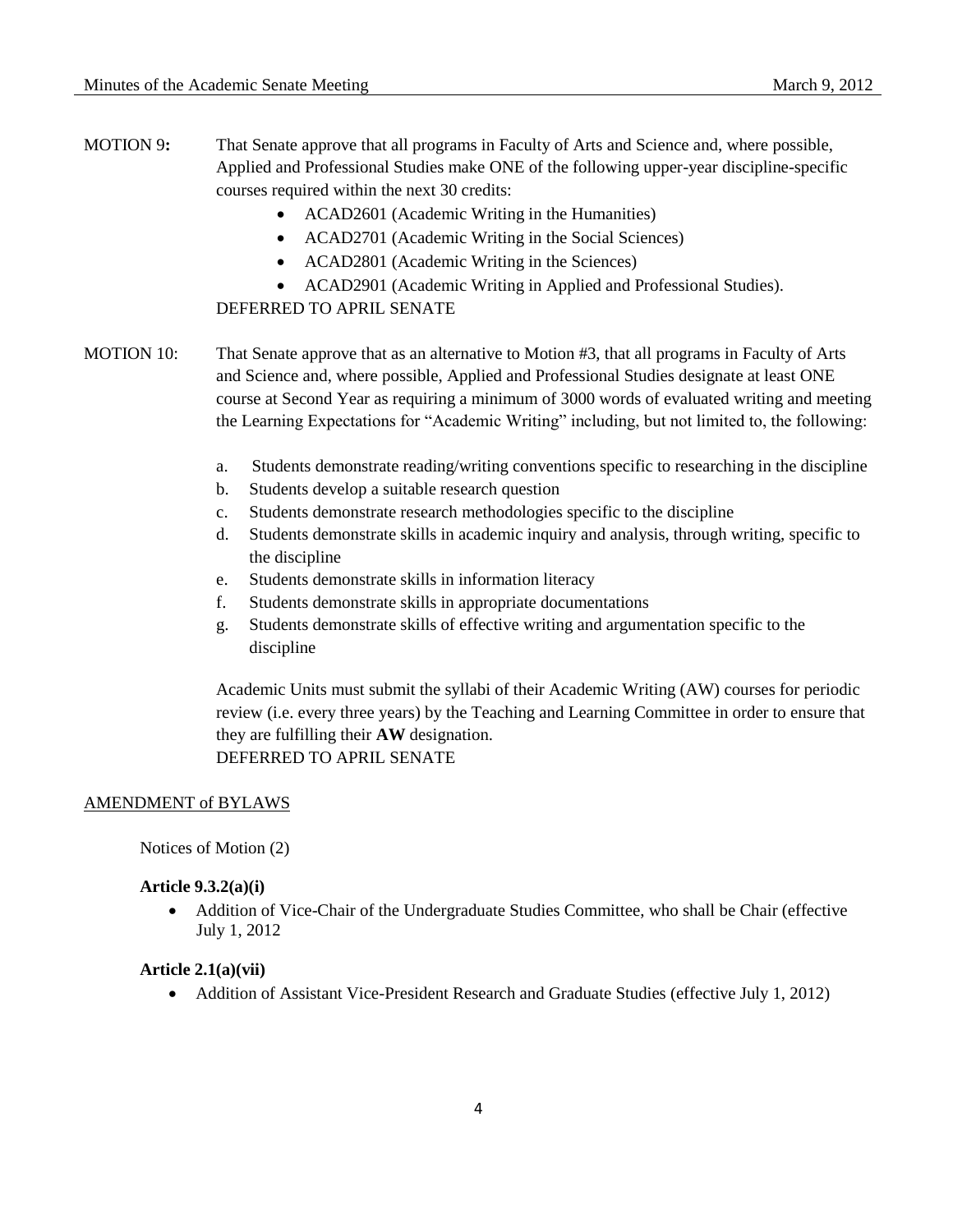## **Non-substantive changes to the Senate Bylaws**

- Change all references of Registrar to Registrar and Institutional Analyst
- $\bullet$  Article 9.3.2(a)(v) change reference of Director of Student Development and Success to Director of Student Development and Services

#### **ELECTIONS**

- Election for the Search Committee for the Vice-President Finance and Administration **ACCLAIMED: G. Brown and R. Gendron**
- Elect one tenured or tenure track faculty member from outside the discipline to serve on the search committee for a shared tenure track position in Physical and Health Education (BEd) and the School of Physical and Health Education (BPHE) **ACCLAIMED: J. Knox**

### REPORTS FROM OTHER BODIES

### Council of Ontario Universities (Academic Colleague)

Senator Elliott-Johns announced that she had received a copy of COU's response to the Drummond Report. It will be filed with the Senate Secretary should anyone wish to view it. She indicated it is not for public information.

### NEW BUSINESS

## Undergraduate Studies Committee

- MOTION 11: Moved by C. Richardson, seconded by S. Rich that Senate consider receipt of the report of the Undergraduate Studies Committee dated March 5, 2012. CARRIED
- MOTION 12: Moved by C. Richardson, seconded by P. Radia that the Report of the Undergraduate Studies Committee dated March 5, 2012, be received. CARRIED
- MOTION 13: Moved by C. Richardson, seconded by B. Carpenter that Senate approve the addition of ORGS2007 Business & Government Relations in Canada to the School of Business course offerings and to the stream electives of Organizational Studies. CARRIED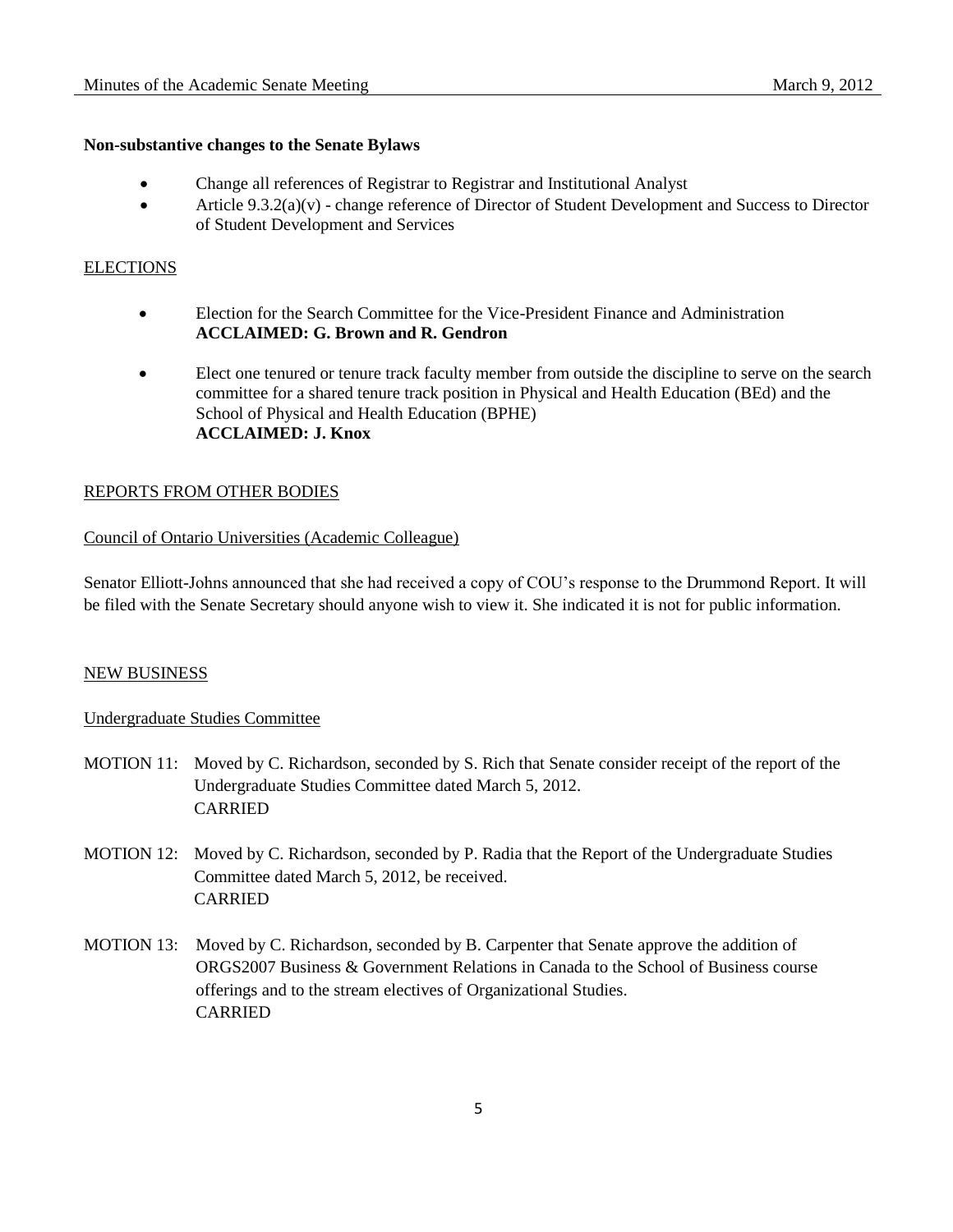- MOTION 14: Moved by C. Richardson, seconded by J. Dech that Senate approve the addition of the following courses to the Biology program as outlined:
	- BIOL4986: Directed Studies
	- BIOL4886: Internship I
	- BIOL4887 Internship II

CARRIED

- MOTION 15**:** Moved by C. Richardson, seconded by S. Owens that Senate approve the program requirements for a Minor in Chemistry, as outlined. CARRIED
- MOTION 16: Moved by C. Richardson, seconded by A. Burk that Senate approve that CLAS2506 Greek Art and Architecture and CLAS2507 Roman Art and Architecture be cross-listed with FAVA Art History Stream. CARRIED
- MOTION 17: Moved by C. Richardson, seconded by S. Owens that Senate approve that POLI2106 Great Political Questions I be cross-listed with Classical Studies. CARRIED
- MOTION 18: Moved by C. Richardson, seconded by C. Cooper that Senate approve the program requirements for an Honours Specialization, a Specialization, a Major, and a Minor in Classical Studies. CARRIED
- MOTION 19: Moved by C. Richardson, seconded by J. Doucette that Senate approve the program requirements for an Honours Specialization, a Specialization, a Major, and a Minor in Computer Science. CARRIED
- MOTION 20: Moved by C. Richardson, seconded by C. Cooper that Senate approve that the lab component of COSC2667- Operating Systems I be removed. CARRIED
- MOTION 21**:** Moved by C. Richardson, seconded by P. Radia that Senate approve the addition of the following courses to English Studies (ungrouped) as outlined:
	- ENGL2001 Sex, Death, and Textuality
	- ENGL2002 Culture in Crisis
	- CARRIED

## **Non-substantive changes in English Studies:**

The title and description of ENGL3126 Composition: Theory and Practice I be modified to Professional Writing for Mass Media: Challenging Popular Forms (short title Writing for Mass Media).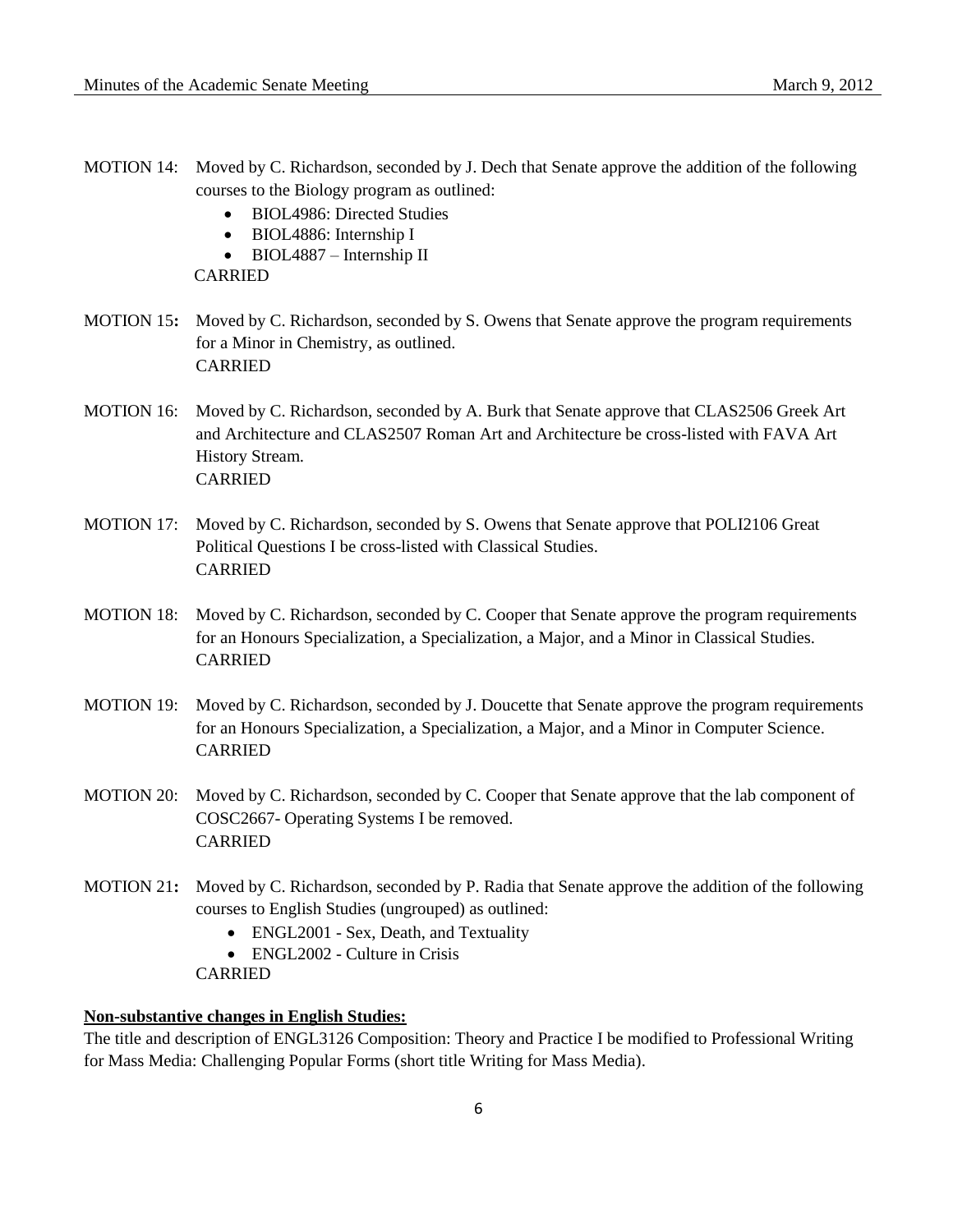### Current Title and Description:

### ENGL3126, Composition: Theory and Practice I

This is an advanced course in composition and is writing-intensive. Some of the questions students might pursue include what do writers do when they write? How does expertise in writing develop? What is the effect of writing well? How do contexts influence writing? Topics may include academic writing; the pedagogy of writing instruction; composition theory; technologies related to writing; electronic writing and publishing; and editing.

#### NEW TITLE AND DESCRIPTION:

## ENG3126: Writing for Mass Media: Challenging Popular Forms

This course introduces students to the major forms and genres of professional writing for mass media. The focus is specifically on popular forms such as magazine articles, advertising plugs, writing about global issues and political events, as well as personal columns such as "fashion," "culture," and "life." In this course, we study works by established journalists, reporters, literary writers, and non-fiction essay writers, including professional literature on strategy and leadership.

The title and description of ENGL3127 Composition: Theory and Practice II be modified to Professional Writing for Digital Media: From Tweeting to Establishing a Professional Online Presence (short title Writing for Digital Media).

#### Current Title and Description:

#### ENGL3127, Composition: Theory and Practice II

This is an advanced course in composition and is writing-intensive. Some of the questions students might pursue include what do writers do when they write? How does expertise in writing develop? What is the effect of writing well? How do contexts influence writing? Topics may include academic writing; the pedagogy of writing instruction; composition theory; technologies related to writing; electronic writing and publishing; and editing.

#### NEW TITLE AND DESCRIPTION:

ENGL3127: Writing for Digital Media: From Tweeting to Establishing a Professional Online Presence This advanced course in writing for digital media, specifically for the web, examines the ethics of professional writing in the age of Facebook, Twitter, and blogging. While such media platforms constitute an important means of networking, they do not necessarily instigate professionalism. What are the challenges of establishing a professional online presence? Topics of discussion include technology, publishing, manuscript editing, creativity, professional glass ceiling, political activism, and ethics.

MOTION 22**:** Moved by C. Richardson, seconded by J. Doucette that Senate approve a minor in Film, as outlined. CARRIED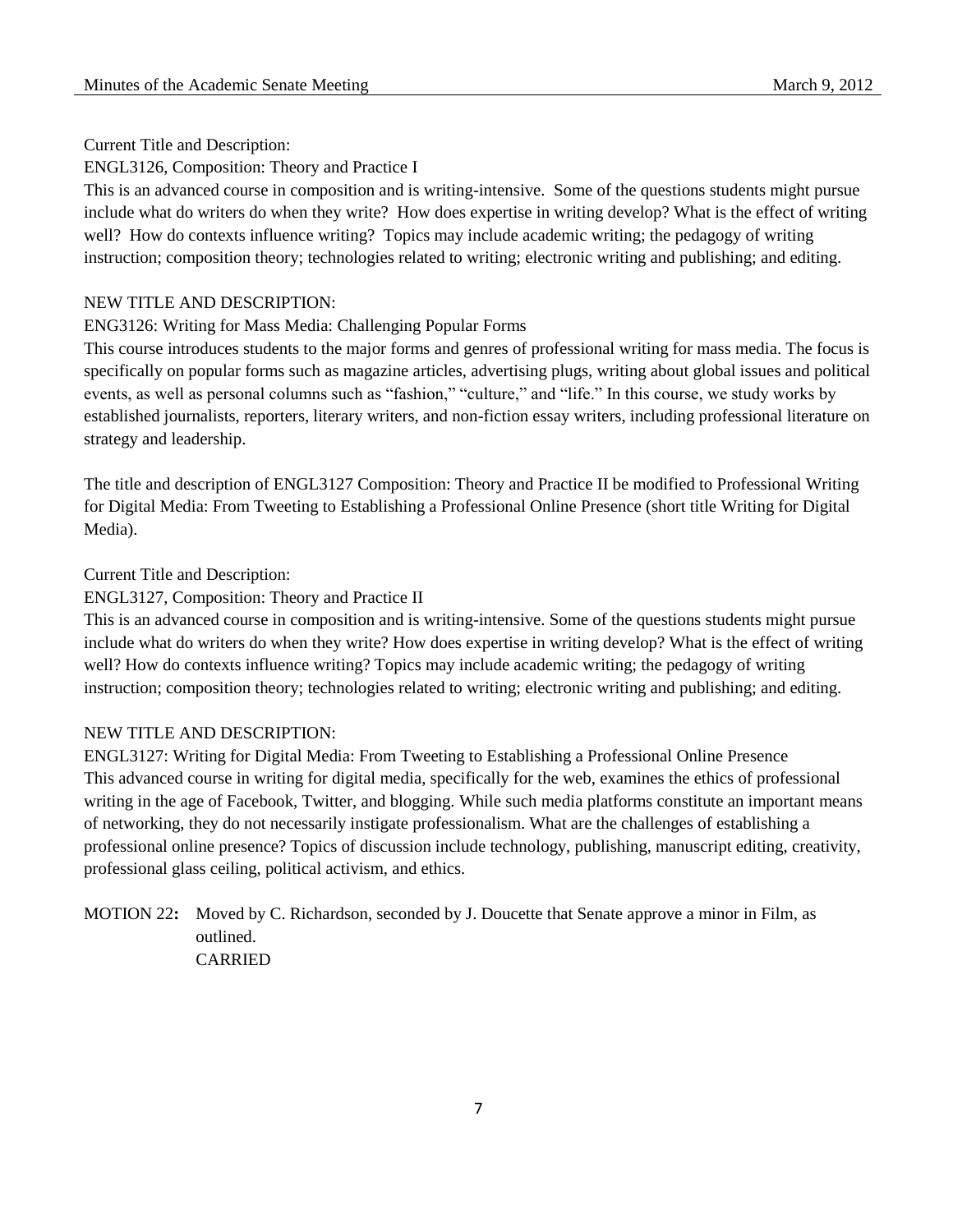- MOTION 23: Moved by C. Richardson, seconded by S. Renshaw that Senate approve the addition of the following courses to the Gender Equality and Social Justice program, as outlined:
	- GEND2026 Makeover Culture
	- GEND2047 Gender and Social Media
	- GEND3045 Masculinities
	- GEND3047 Deconstructing Nature
	- GEND3067 HIV/AIDS Health and Social Change

CARRIED

- MOTION 24: Moved by C. Richardson, seconded by S. Renshaw that Senate approve the deletion of the following courses from the Gender Equality and Social Justice program, as outlined:
	- GEND2207 Sex, Body and Identity II
	- GEND2007 Gender and Education II CARRIED
- MOTION 25: Moved by C. Richardson, seconded by S. Renshaw that Senate approve name changes to the following courses in the Gender Equality and Social Justice program, as outlined:
	- GEND2066 from Colonization and Indigenous Peoples to Race, Colonization and Indigeneity
	- GEND3506 from Gender and Environmental Justice 1: Issues and Concepts to Gender and Environmental Justice

CARRIED

- MOTION 26: Moved by C. Richardson, seconded by S. Renshaw that Senate approve that GEND3506 Gender and Environmental Justice be renumbered to GEND2036. CARRIED
- MOTION 27: Moved by C. Richardson, seconded by S. Renshaw That Senate approve that GEND3507 Gender and Environmental Justice II: Sustainable Development and Environmental Activism be banked. CARRIED

## **Non-substantive changes in History:**

HIST2166 - course description changed to:

While historians have traditionally ignored it, nature is a player in history, setting out the possible means of survival available to any particular time and culture. Students will consider ways in which peoples in northern North America have shaped nature in order to ensure their survival, and ways in which nature has shaped the variety of societies existing in this place since the last ice age. The global history of key human-nature interactions -- from hunting, fishing, and farming to industrialization -- and their development in the northern North American context, will be considered. Students will gain an understanding of the fundamental environmental bases of Canadian and global history.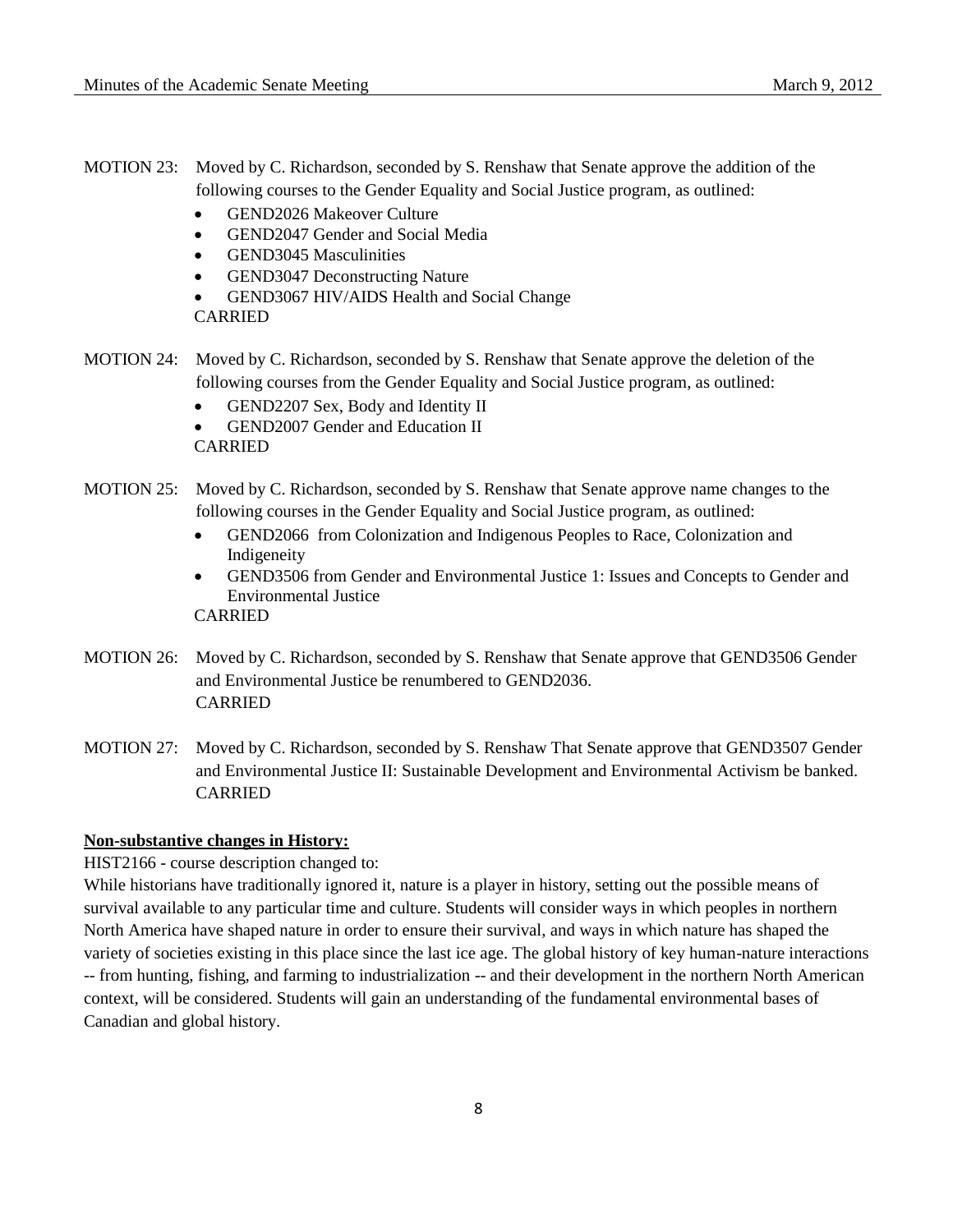## HIST2516 - course description changed to:

American history is largely a debate over what it means to be American. Students engage this debate by studying the major events and themes of the American past and exploring how different groups accommodated the forces of change. Students consider how various peoples accepted and resisted institutional change, cultural and social development, and political evolution from Raleigh to Reagan, from colonies to Cold War.

HIST2517 – course description changed to:

The American past has been shaped in part by the construction of racial categories. Whether to colonize, enslave, disenfranchise, or resist one another, the peoples of the Americas often used perceptions of racial difference to justify their actions. Students explore how these perceptions influenced American society, culture, and politics from pre-Columbian times to the election of Barack Obama.

#### HIST3567 – course description changed to:

Slavery, the great American paradox, caused Americans to take up arms against one another in a civil war that ultimately cost over 600 000 lives. Students explore how slavery shaped the political, economic, and social fabric of the United States, as well as the particular events that caused and shaped the Civil War. They also consider the various ways historians have written about the "irrepressible conflict."

- MOTION 28**:** Moved by C. Richardson, seconded by S. Renshaw that Senate approve the program requirements for an Honours Specialization, a Specialization, a Major, and a Minor in Philosophy, as outlined. CARRIED
- MOTION 29: Moved by C. Richardson, seconded by A. Weeks that Senate approve the addition of PSYC3116 Literacy in Psychology to the Psychology program, as outlined. CARRIED
- MOTION 30: Moved by C. Richardson, seconded by A. Weeks that Senate approve the program requirements for an Honours Specialization, a Specialization, a Major, and a Minor in Psychology, as outlined`. CARRIED
- MOTION 31: Moved by C. Richardson, seconded by J. Graham that Senate approve the regulation change to Nipissing's Academic Standing requirements as outlined in the attached document. CARRIED

#### **ANNOUNCEMENTS**

The interim President began her announcements by reporting that there will be no fall convocation for 2012. Based on feedback, she cited a number of reasons including the number of graduates and scheduling as the primary factors. She also noted that there will now be one convocation on June 13, two on June 14 and one on June 15, 2012.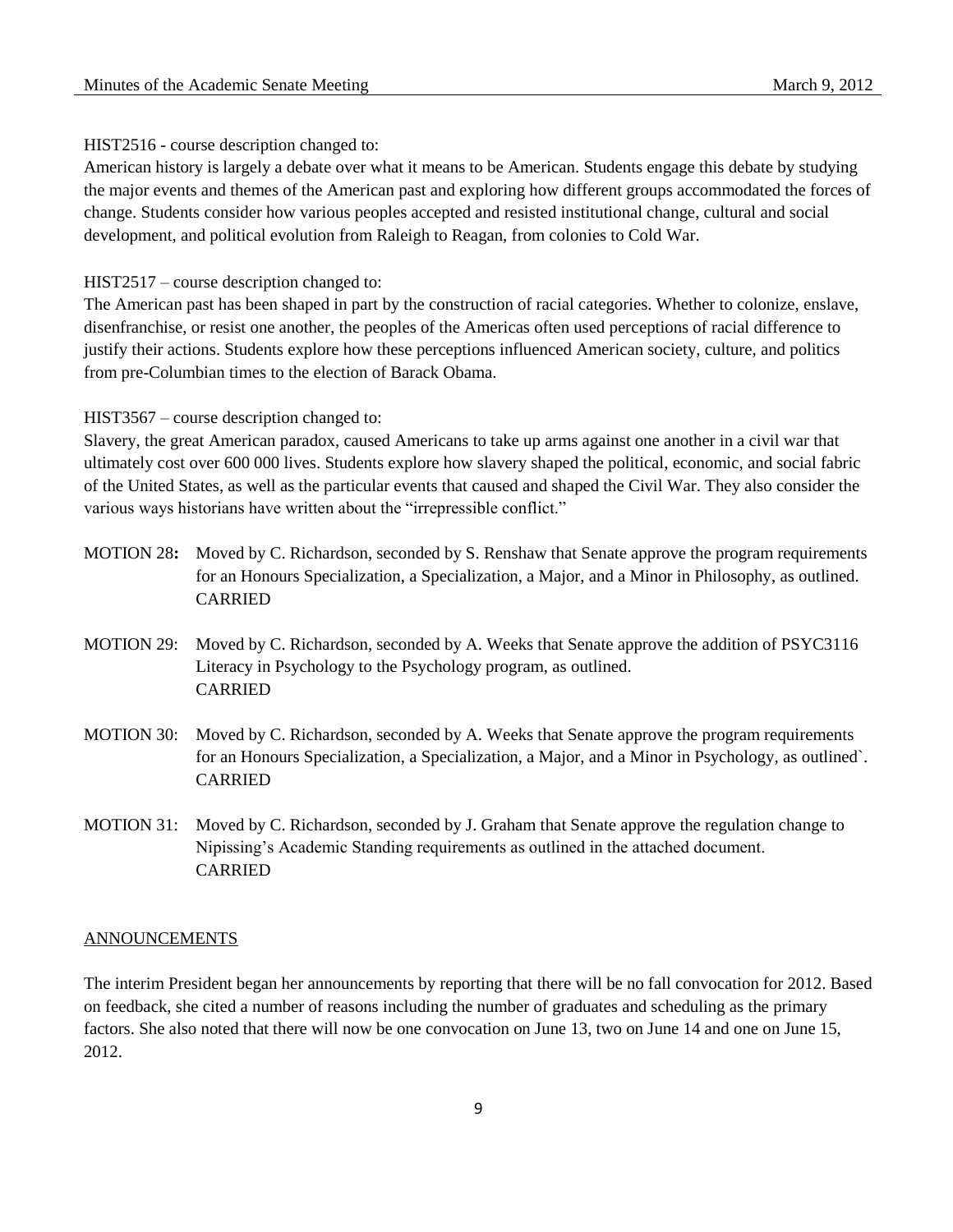Senators were reminded of the annual Student Donor and Awards Social at Chancellor's House Thursday, March 15, 2012 at 2:30 p.m. Senator Paine-Mantha encouraged department chairs and faculty to attend to recognize our outstanding students.

The interim President was pleased to report that there will be a Lake Nipissing Summit hosted by Nipissing University in the new section of the RJ Surtees Centre on April 3 and 4, 2012. The purpose of the summit is to share, learn and listen to the presenters about Lake Nipissing and the Aboriginal and Treaty Rights of Nipissing and Dokis First Nations as they relate to sustaining our resources in Lake Nipissing. This will be an opportunity for stakeholders to learn about each other's needs and perspectives. Participants will include Nipissing First Nation, MNR, MoE, City of North Bay, tourist operators, anglers, etc. Faculty and students are encouraged to attend.

Senators were reminded of the March Open House next Monday, Wednesday and Friday, March 11, 13 and 15, 2012. Many faculty have already stepped forward to participate in this event, and the interim president thanked senators in advance for their involvement. Nipissing has a high rate of converting on-site visiting applicants to registrants so this event is very important for maintaining Fall enrolment numbers.

The interim President thanked senators who provided input for ideas on moving forward with filling the President's position on a long term basis. The information is currently being consolidated and the interim President will be meeting with the Board Chair, Vice-chair and the Vice-chair pro tem next week to review the submissions.

The results report for the 2010 and 2011 Key Performance Indicators was recently released by the Ministry of Training, Colleges and University. The interim President reported that in 2011, the graduation rate for Nipissing was 91.1%, versus the system total of 79.7%. The employment rate after 6 and 24 months after graduation were similarly very good at 91.3% and 96.0% respectively.

The TedX event held at the Muskoka campus was a success. The interim President thanked all participants and those who worked very hard behind the scenes to assist with its launch and implementation. She added that five regional school boards participated. Thirty-five businesses and 6 international companies also supported the event.

The interim Vice-President Academic and Research reminded senators of the Undergraduate Research Conference slated for March 23-24, 2012. Congratulations were extended to the six Criminal Justice students who competed in the recent Osgoode Cup National Undergraduate Mooting Competition. Two of the students advanced to the semifinals, the only small university to advance this far.

The Dean of Applied and Professional Studies reported that students and faculty from the School of Business and Economics are back from two week trip to Jamaica. The students are assisting two small-scale eco-tourism entrepreneurs in a developing economy.

The acting Dean of Education noted that students involved with international practicums have all safely returned to Canada. Senator Richardson also reported that Nipissing will be receiving a site visit from the Transitional Council of the College of Kinesiologists (TCCKO) to discuss the transition council process. Faculty, staff and students from the BPHE program will be invited to attend.